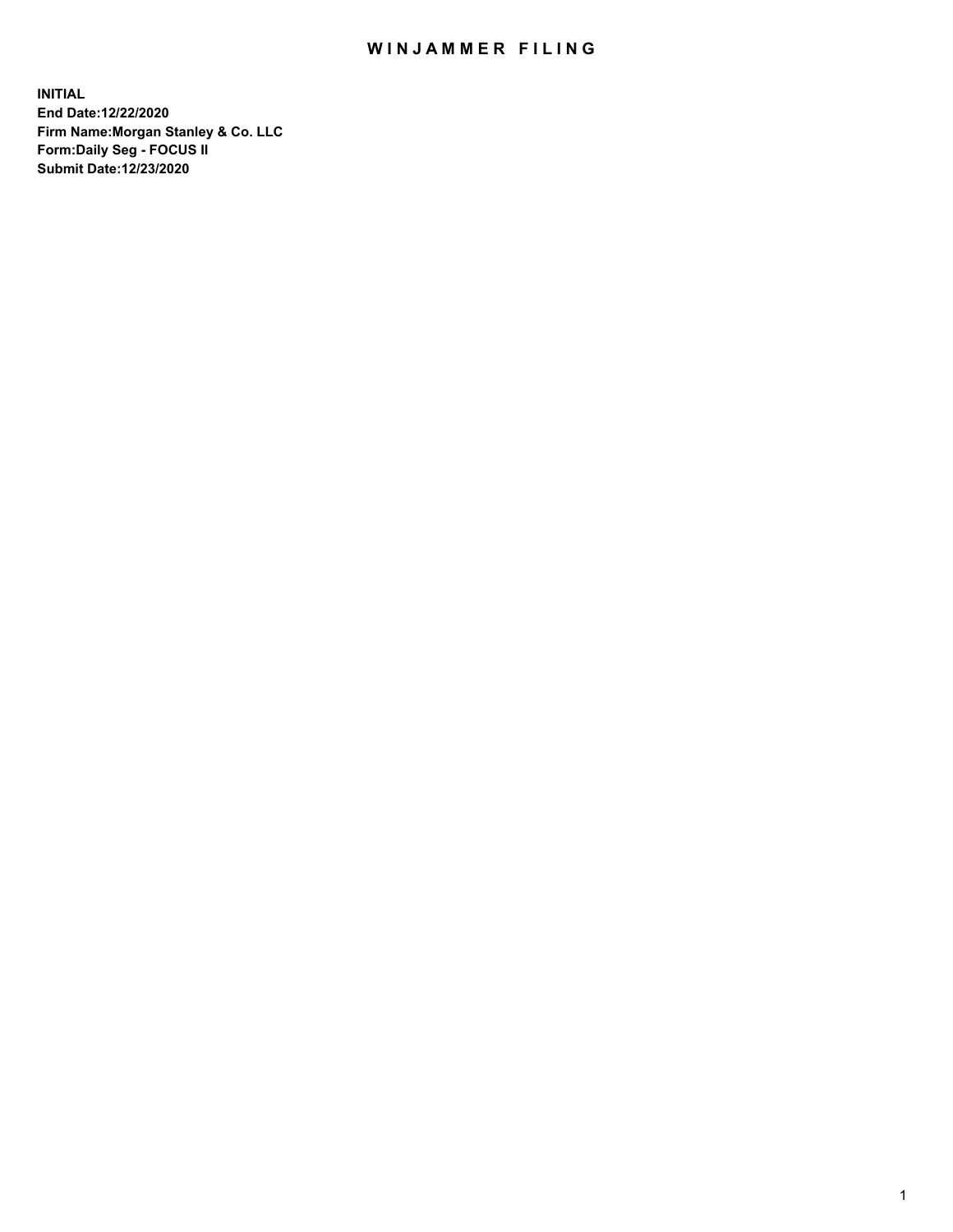**INITIAL End Date:12/22/2020 Firm Name:Morgan Stanley & Co. LLC Form:Daily Seg - FOCUS II Submit Date:12/23/2020 Daily Segregation - Cover Page**

| Name of Company                                                                                                                                                                                                                                                                                                                | Morgan Stanley & Co. LLC                               |
|--------------------------------------------------------------------------------------------------------------------------------------------------------------------------------------------------------------------------------------------------------------------------------------------------------------------------------|--------------------------------------------------------|
| <b>Contact Name</b>                                                                                                                                                                                                                                                                                                            | <b>Ikram Shah</b>                                      |
| <b>Contact Phone Number</b>                                                                                                                                                                                                                                                                                                    | 212-276-0963                                           |
| <b>Contact Email Address</b>                                                                                                                                                                                                                                                                                                   | Ikram.shah@morganstanley.com                           |
| FCM's Customer Segregated Funds Residual Interest Target (choose one):<br>a. Minimum dollar amount: ; or<br>b. Minimum percentage of customer segregated funds required:% ; or<br>c. Dollar amount range between: and; or<br>d. Percentage range of customer segregated funds required between: % and %.                       | 235,000,000<br><u>0</u><br>00<br>0 <sub>0</sub>        |
| FCM's Customer Secured Amount Funds Residual Interest Target (choose one):<br>a. Minimum dollar amount: ; or<br>b. Minimum percentage of customer secured funds required:%; or<br>c. Dollar amount range between: and; or<br>d. Percentage range of customer secured funds required between:% and%.                            | 140,000,000<br><u>0</u><br><u>00</u><br>0 <sub>0</sub> |
| FCM's Cleared Swaps Customer Collateral Residual Interest Target (choose one):<br>a. Minimum dollar amount: ; or<br>b. Minimum percentage of cleared swaps customer collateral required:% ; or<br>c. Dollar amount range between: and; or<br>d. Percentage range of cleared swaps customer collateral required between:% and%. | 92,000,000<br><u>0</u><br><u>00</u><br>0 <sub>0</sub>  |

Attach supporting documents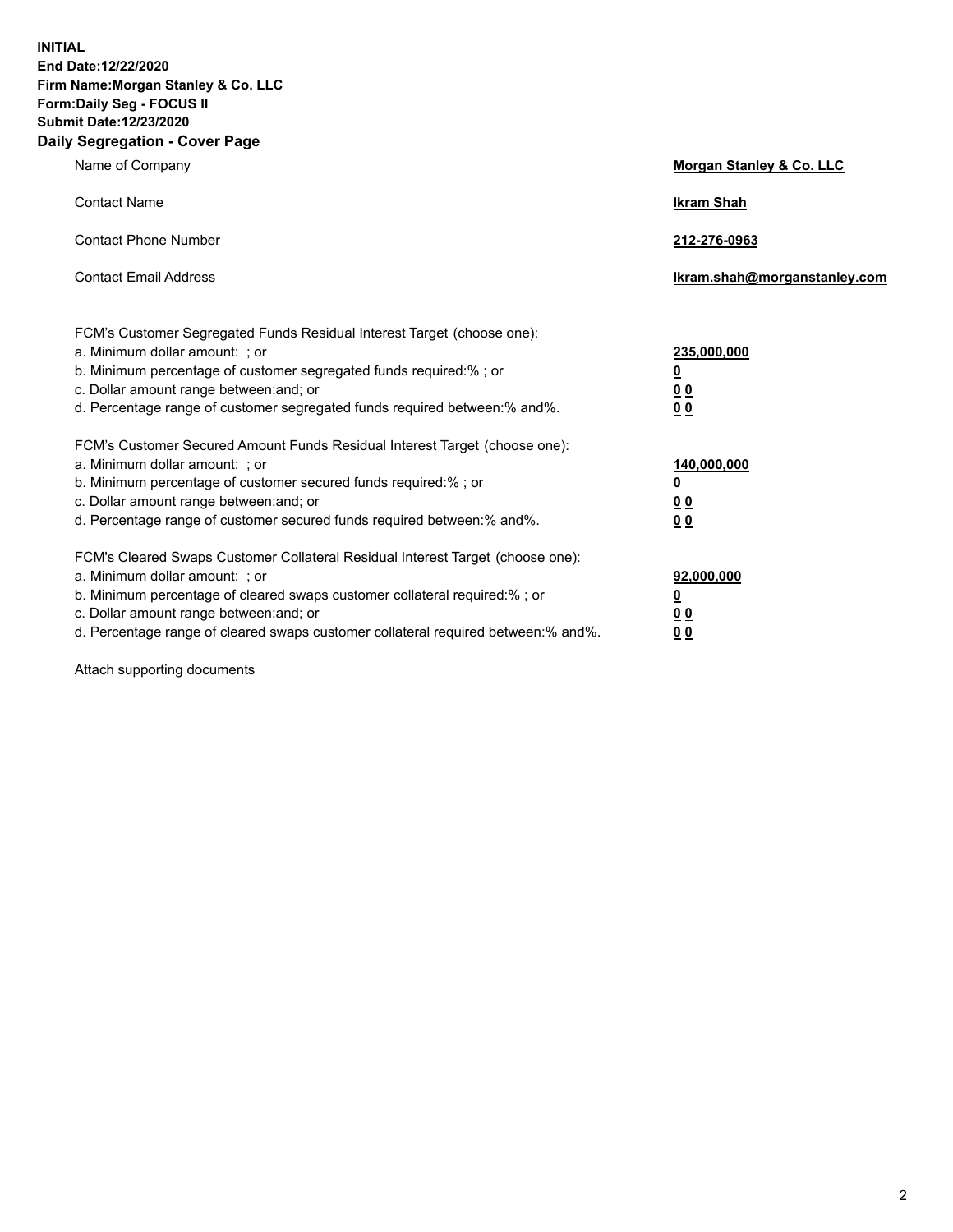## **INITIAL End Date:12/22/2020 Firm Name:Morgan Stanley & Co. LLC Form:Daily Seg - FOCUS II Submit Date:12/23/2020 Daily Segregation - Secured Amounts**

Foreign Futures and Foreign Options Secured Amounts

Amount required to be set aside pursuant to law, rule or regulation of a foreign government or a rule of a self-regulatory organization authorized thereunder

- 1. Net ledger balance Foreign Futures and Foreign Option Trading All Customers A. Cash **4,504,731,540** [7315]
	- B. Securities (at market) **2,391,011,059** [7317]
- 2. Net unrealized profit (loss) in open futures contracts traded on a foreign board of trade **407,690,790** [7325]
- 3. Exchange traded options
	- a. Market value of open option contracts purchased on a foreign board of trade **19,388,967** [7335]
	- b. Market value of open contracts granted (sold) on a foreign board of trade **-20,625,354** [7337]
- 4. Net equity (deficit) (add lines 1. 2. and 3.) **7,302,197,002** [7345]
- 5. Account liquidating to a deficit and account with a debit balances gross amount **33,466,262** [7351] Less: amount offset by customer owned securities **-32,339,819** [7352] **1,126,443**
- 6. Amount required to be set aside as the secured amount Net Liquidating Equity Method (add lines 4 and 5)
- 7. Greater of amount required to be set aside pursuant to foreign jurisdiction (above) or line 6.

## FUNDS DEPOSITED IN SEPARATE REGULATION 30.7 ACCOUNTS

- 1. Cash in banks
	- A. Banks located in the United States **947,136,897** [7500]
	- B. Other banks qualified under Regulation 30.7 **680,278,558** [7520] **1,627,415,455**
- 2. Securities
	- A. In safekeeping with banks located in the United States **198,738,902** [7540]
	- B. In safekeeping with other banks qualified under Regulation 30.7 **22,872,728** [7560] **221,611,630**
- 3. Equities with registered futures commission merchants
	-
	- B. Securities **0** [7590]
	- C. Unrealized gain (loss) on open futures contracts **26,038** [7600]
	- D. Value of long option contracts **0** [7610]
	- E. Value of short option contracts **0** [7615] **22,114,794** [7620]
- 4. Amounts held by clearing organizations of foreign boards of trade
	- A. Cash **0** [7640]
	- B. Securities **0** [7650]
	- C. Amount due to (from) clearing organization daily variation **0** [7660]
	- D. Value of long option contracts **0** [7670]
	- E. Value of short option contracts **0** [7675] **0** [7680]
- 5. Amounts held by members of foreign boards of trade
	-
	-
	- C. Unrealized gain (loss) on open futures contracts **407,664,752** [7720]
	- D. Value of long option contracts **19,388,967** [7730]
	-
- 6. Amounts with other depositories designated by a foreign board of trade **0** [7760]
- 7. Segregated funds on hand **0** [7765]
- 8. Total funds in separate section 30.7 accounts **7,520,463,631** [7770]
- 9. Excess (deficiency) Set Aside for Secured Amount (subtract line 7 Secured Statement Page 1 from Line 8)
- 10. Management Target Amount for Excess funds in separate section 30.7 accounts **140,000,000** [7780]
- 11. Excess (deficiency) funds in separate 30.7 accounts over (under) Management Target **77,140,186** [7785]

**0** [7305]

[7354] **7,303,323,445** [7355]

**7,303,323,445** [7360]

[7530]

[7570]

A. Cash **22,088,756** [7580]

 A. Cash **3,073,493,959** [7700] B. Securities **2,169,399,428** [7710] E. Value of short option contracts **-20,625,354** [7735] **5,649,321,752** [7740] **217,140,186** [7380]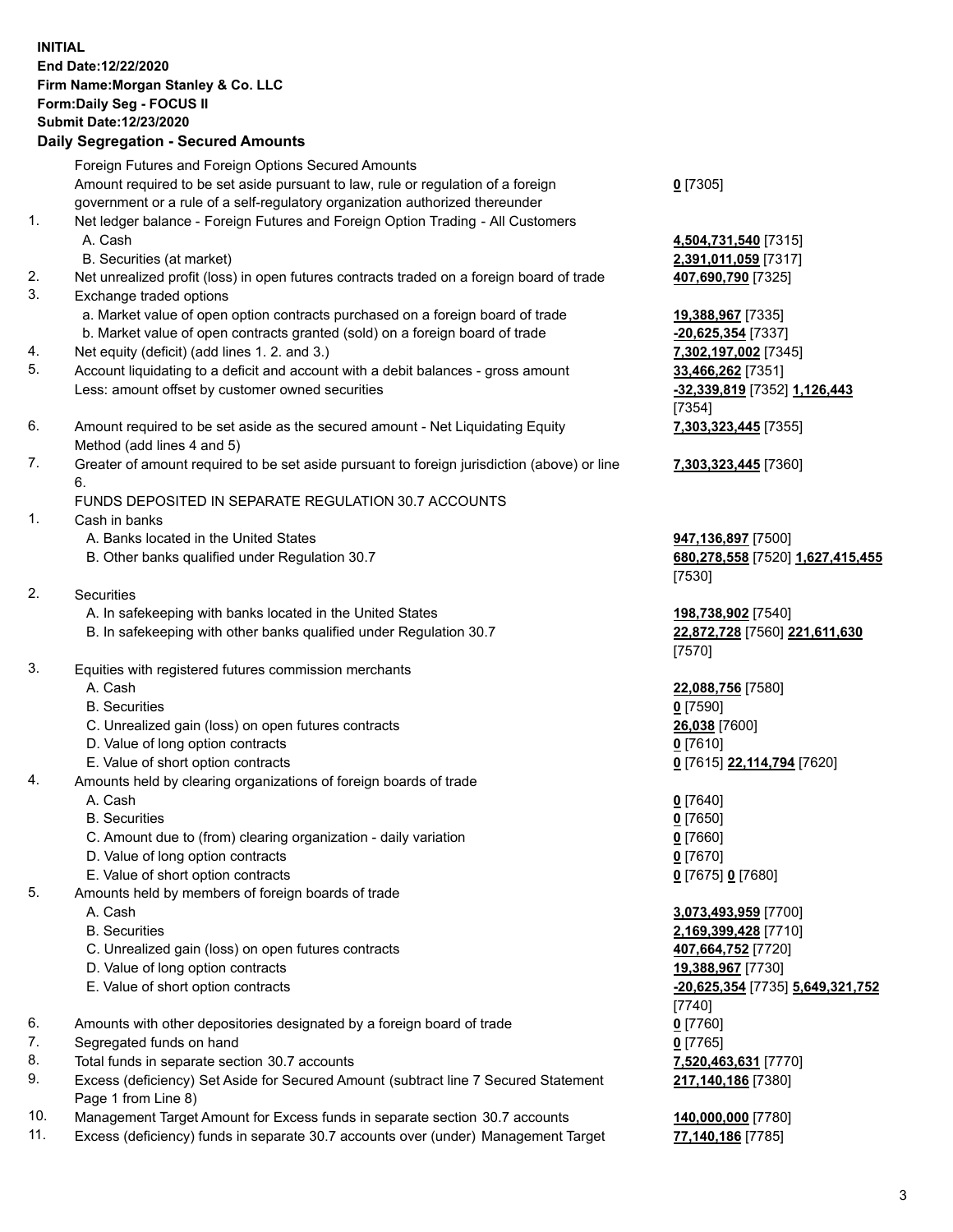|     | <b>INITIAL</b><br>End Date:12/22/2020<br>Firm Name: Morgan Stanley & Co. LLC<br>Form: Daily Seg - FOCUS II<br><b>Submit Date:12/23/2020</b><br>Daily Segregation - Segregation Statement |                                    |
|-----|------------------------------------------------------------------------------------------------------------------------------------------------------------------------------------------|------------------------------------|
|     | SEGREGATION REQUIREMENTS(Section 4d(2) of the CEAct)                                                                                                                                     |                                    |
| 1.  | Net ledger balance                                                                                                                                                                       |                                    |
|     | A. Cash                                                                                                                                                                                  | 15,439,917,464 [7010]              |
|     | B. Securities (at market)                                                                                                                                                                | 8,184,211,857 [7020]               |
| 2.  | Net unrealized profit (loss) in open futures contracts traded on a contract market                                                                                                       | 1,138,430,989 [7030]               |
| 3.  | Exchange traded options                                                                                                                                                                  |                                    |
|     | A. Add market value of open option contracts purchased on a contract market                                                                                                              | 518,753,970 [7032]                 |
|     | B. Deduct market value of open option contracts granted (sold) on a contract market                                                                                                      | -395,692,511 [7033]                |
| 4.  | Net equity (deficit) (add lines 1, 2 and 3)                                                                                                                                              | 24,885,621,769 [7040]              |
| 5.  | Accounts liquidating to a deficit and accounts with                                                                                                                                      |                                    |
|     | debit balances - gross amount                                                                                                                                                            | 254,593,563 [7045]                 |
|     | Less: amount offset by customer securities                                                                                                                                               | -253,631,611 [7047] 961,952 [7050] |
| 6.  | Amount required to be segregated (add lines 4 and 5)<br>FUNDS IN SEGREGATED ACCOUNTS                                                                                                     | 24,886,583,721 [7060]              |
| 7.  | Deposited in segregated funds bank accounts                                                                                                                                              |                                    |
|     | A. Cash                                                                                                                                                                                  | 4,203,496,606 [7070]               |
|     | B. Securities representing investments of customers' funds (at market)                                                                                                                   | $0$ [7080]                         |
|     | C. Securities held for particular customers or option customers in lieu of cash (at                                                                                                      | 957,732,486 [7090]                 |
|     | market)                                                                                                                                                                                  |                                    |
| 8.  | Margins on deposit with derivatives clearing organizations of contract markets                                                                                                           |                                    |
|     | A. Cash                                                                                                                                                                                  | 12,707,288,646 [7100]              |
|     | B. Securities representing investments of customers' funds (at market)                                                                                                                   | $0$ [7110]                         |
|     | C. Securities held for particular customers or option customers in lieu of cash (at                                                                                                      | 7,226,479,371 [7120]               |
|     | market)                                                                                                                                                                                  |                                    |
| 9.  | Net settlement from (to) derivatives clearing organizations of contract markets                                                                                                          | 45,588,576 [7130]                  |
| 10. | Exchange traded options                                                                                                                                                                  |                                    |
|     | A. Value of open long option contracts                                                                                                                                                   | 518,753,970 [7132]                 |
|     | B. Value of open short option contracts                                                                                                                                                  | -395,692,511 [7133]                |
| 11. | Net equities with other FCMs                                                                                                                                                             |                                    |
|     | A. Net liquidating equity                                                                                                                                                                | 8,799,262 [7140]                   |
|     | B. Securities representing investments of customers' funds (at market)                                                                                                                   | $0$ [7160]                         |
|     | C. Securities held for particular customers or option customers in lieu of cash (at                                                                                                      | $0$ [7170]                         |
|     | market)                                                                                                                                                                                  |                                    |
| 12. | Segregated funds on hand                                                                                                                                                                 | $0$ [7150]                         |
| 13. | Total amount in segregation (add lines 7 through 12)                                                                                                                                     | 25,272,446,406 [7180]              |
| 14. | Excess (deficiency) funds in segregation (subtract line 6 from line 13)                                                                                                                  | 385,862,685 [7190]                 |
| 15. | Management Target Amount for Excess funds in segregation                                                                                                                                 | 235,000,000 [7194]                 |
| 16. | Excess (deficiency) funds in segregation over (under) Management Target Amount<br><b>Excess</b>                                                                                          | 150,862,685 [7198]                 |
|     |                                                                                                                                                                                          |                                    |